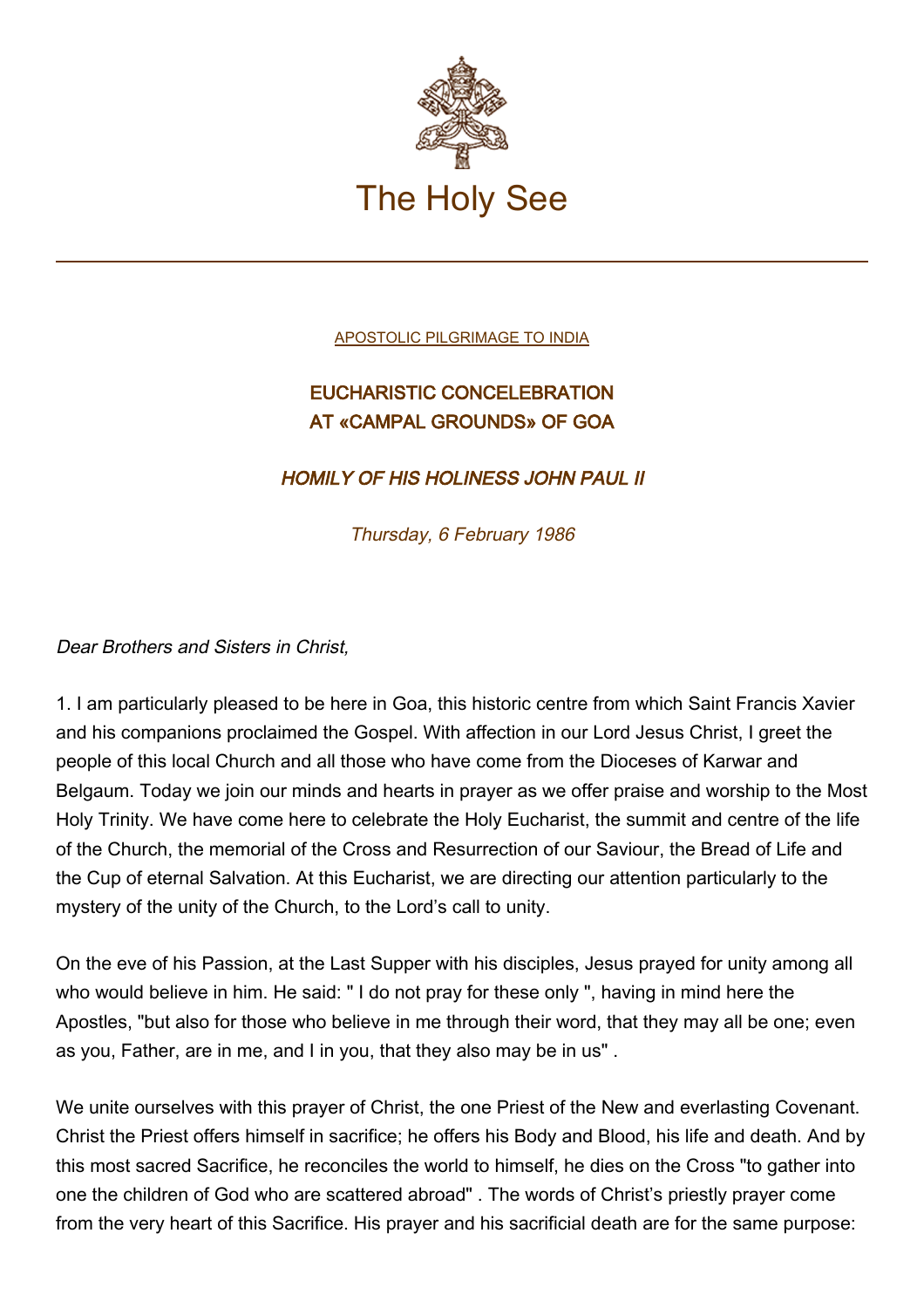"that they may all be one".

2. What unity does Christ mean? He means the unity that comes from Baptism. Saint Paul speaks of it in his Letter to the Galatians where he writes: "For as many of you as were baptised into Christ have put on Christ... for you are all one in Christ Jesus" .

Through Baptism we are immersed not only in water but primarily in the redeeming death of Christ. And just as Christ's death was the beginning of his new life, revealed through the Resurrection, so also for us the sacramental immersion in the waters of Baptism is the beginning of a new life: life through grace, the same life that was revealed in the Resurrection of Christ. It is the life of Christ given to us by the Father in the Holy Spirit.

This life is one and unique. It is present in all those who receive Baptism. And therefore all the baptised make up a unity in Christ. Baptism signifies and brings about the fundamental vocation of all Christians to be one. At the same time it is a calling to union in the one Body of the Church through the power of the Holy Spirit.

3. The unity which binds Christians as one is the unity which is from God. The supreme model of this unity is the Blessed Trinity, the Communion of the Three Divine Persons: the Father, the Son and the Holy Spirit. Thus, Jesus prayed at the Last Supper: "Even as you, Father, are in me, and I in you, that they also may be in Us" .

All those who through the same faith and the same Baptism become children of God are called to this union. "In Christ Jesus you are all children of God, through faith" , says the Apostle Paul. So, being through faith children of God in him who is the only-begotten Son of the Father, we must be united in this supreme source of unity, of divine unity of the Son with the Father.

The Father and the Son have poured forth the Holy Spirit upon the Church. The Spirit dwells in the hearts of all the baptised, prompting them to pray with confidence and to call God: "Abba, Father". And, as the Second Vatican Council taught: "It is the Holy Spirit, dwelling in those who believe, pervading and ruling over the entire Church, who brings about that marvellous communion of the faithful and joins them together so intimately in Christ that he is the principle of the Church's unity. By distributing various kinds of spiritual gifts and ministries , he enriches the Church of Jesus Christ with different functions "in order to perfect the saints for a work of ministry, for building up the body of Christ"" .

4. In the unity that comes from faith and Baptism, there is also contained a particular refection of the glory of God, the glory that the Father eternally gives to the Son, the glory that he gave to the Son on earth, particularly when he was lifted up on the Cross. The aspiration for unity, then, is permeated by the call to share in this glory. Thus Jesus prayed to the Father in these words: "The glory which you have given me I have given to them, that they may be one even as we are one" .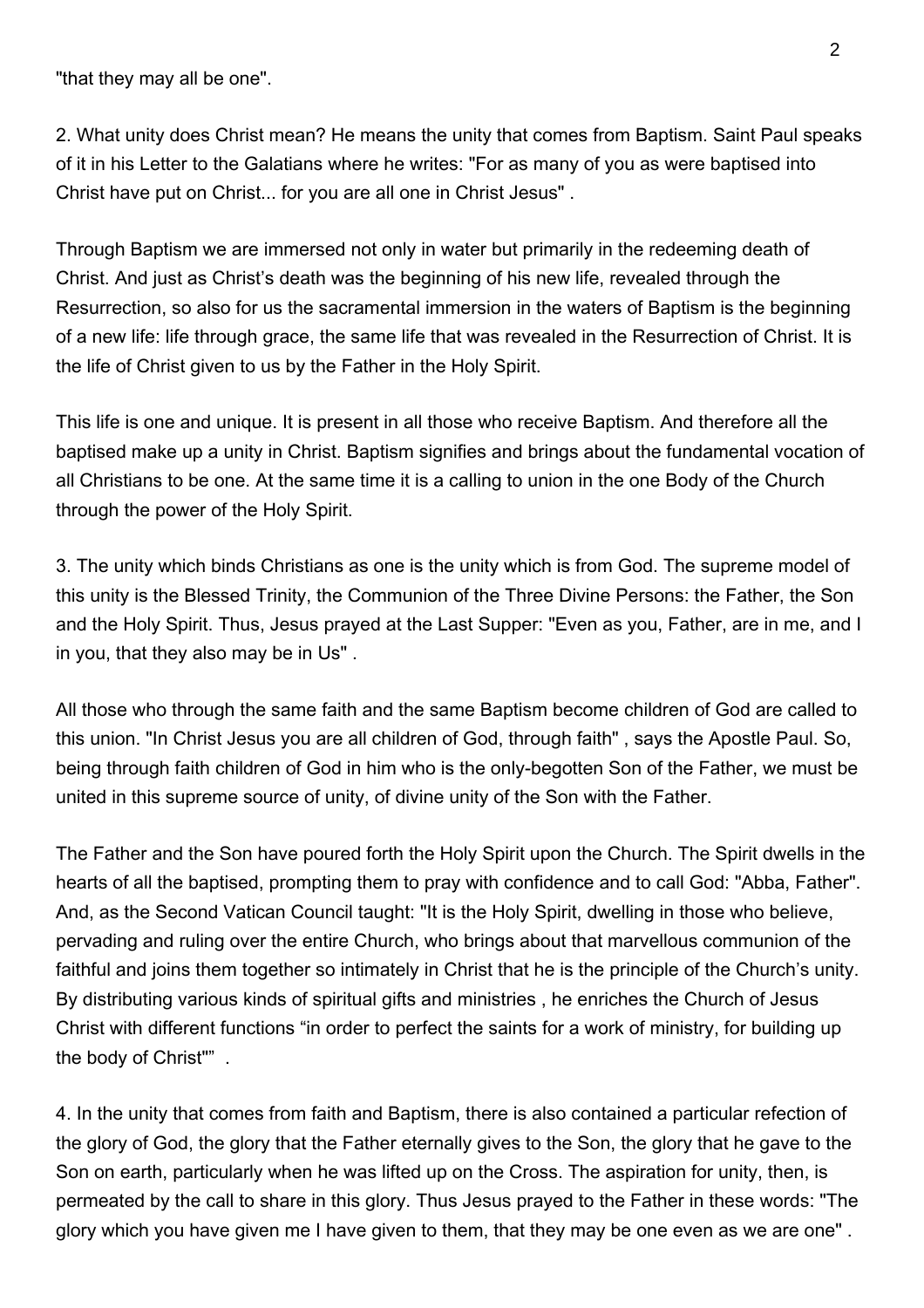And what glory did the Father give to the Son? The glory of humble service to others, the glory of doing the Father's will in all things, the glory which culminated in his freely accepted death on the Cross, his Sacrifice for the Redemption of the whole world. This is the glory of Christ. This remains the path to glory for all the disciples of Christ. The best way to glorify God is to follow the example of Jesus who said: if any man would come after me, let him deny himself and take up his cross daily and follow me" . Whoever glorifies God in this way will share in the unity of God and be one with him as the Father and Son are one.

5. Unity is a gift of the one God in Three Divine Persons. Where this gift is received in faith there are found the fruits of the Holy Spirit: "love, joy, peace, patience, kindness, goodness, faithfulness, gentleness, self-control" . Moreover, God helps us to overcome divisions and to recover and achieve unity. He gives us the light of truth and the grace necessary for a change of heart. He frees us from ignorance, error and sin, from all that causes divisions within ourselves and in our relationships with others. The Holy Spirit is near to the heart and mind of those who pray to him. He offers us the fullness of communion with God himself and blesses us with reconciliation with our brothers and sisters.

Although unity is a gift which we human beings could never achieve on our own, nonetheless we have a duty to seek it and to work for it. It is an essential characteristic of the Church which is always "one, holy, Catholic and apostolic", as we profess in the Creed. But while the Church is one, there is disunity among Christians. And the task of restoring unity among all who believe in Christ becomes ever more urgent. The past and present divisions are a scandal to non-Christians, a glaring contradiction of the will of Christ, a serious obstacle to the Church's efforts to proclaim the Gospel.

6. The work of ecumenism demands our constant efforts and fervent prayers. It begins with the recognition of that primary which already exists because of Baptism, a unity which truly binds the baptised to one another and gives them a common share in the life of the Most Holy Trinity, a unity that perpetually persists notwithstanding whatever differences or divisions have arisen. The words of Saint Paul remain forever true: "For as many of you as were baptised into Christ have put on Christ. There is neither Jew not Greek, there is neither slave nor free, there is neither male nor female; for you are all one in Christ Jesus" .

But we must be eager to work for the fullness of unity among the followers of Christ, here in India and throughout the world. We rejoice to see the ecumenical progress which has already been achieved: the overcoming of longstanding prejudices, false judgements and disparaging expression; the great growth in reciprocal understanding and fraternal respect; the significant progress in dialogue and in collaboration in the service of humanity, and the increasing opportunities for common prayer which respects the different traditions. Let us continue on the path to full unity, looking forward in hope to the day when we shall be truly one just as the Father and Son are one.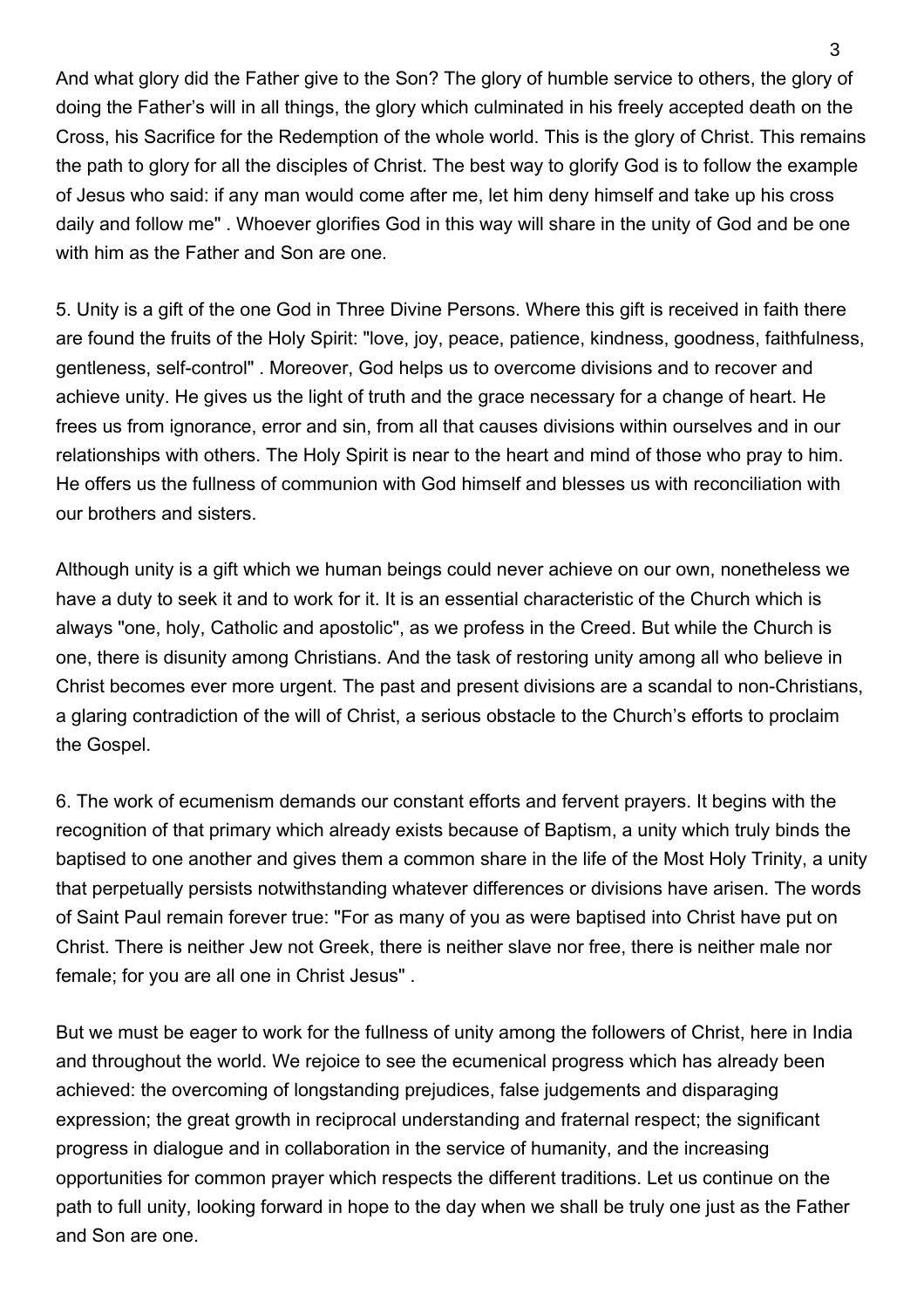7. In a certain sense, the unity of Christ's disciples is a condition for fulfilling the mission of the Church; not only that, it is a condition for fulfilling the mission of Christ himself in the world. It is a condition for effectively proclaiming and consolidating faith in Christ. Thus Jesus prayed: "that they may all be one... so that the world may believe that you have sent me... that they may become perfectly one so that the world may know that you have sent me and have loved them even as you have loved me" .

The unity of Christians is vital for the proclamation of the Gospel. For evangelization depends on the convincing witness of the Christian community and not only on the words which are preached. How can non-believers come to believe in the love of God revealed in Christ if they do not "see how these Christians love one another"? Love cannot reveal itself or enter into hearts except through the testimony of unity. The very longing for unity and union constitutes the beginning of this testimony.

8. The gift of unity which the Church has received from God gives her a special responsibility in the human family: namely, to promote dialogue and understanding among all, to work for unity and peace in our divided world.

Conflicts and tensions abound today. Nations are divided between East and West, North and South, friend and enemy. And within the borders of every country, within the borders of India too, can be found opposing groups and factions, rivalries arising from prejudice and ideologies, from historical stereotypes and ethnic barriers and from a variety of other factors, none of which are worthy of our human dignity.

It is in this divided world that the Church is sent forth today to promote harmony and peace. In charity and truth she goes forth: in that charity which sees every person as a child of God, as a brother or sister of equal dignity, regardless of his or her social status, regardless of his or her race or religion; and in the truth which overcomes the slavery of falsehood and brings new freedom to mind and heart.

Above all, as Christians we must go forth with faith in the power of the Cross to overcome the threat of sin and to reconcile the world to God. As I stated in my 1986 World Day of Peace message, "Christians, enlightened by faith, know that the ultimate reason why the world is the scene of divisions, tensions, rivalries, blocs and unjust inequalities, instead of being a place of genuine fraternity, is sin, that is to say human moral disorder. But Christians also know that the grace of Christ, which can transform this human condition, is continually being offered to the world, since 'where sin increased, grace abounded all the more ' ".

Dear brothers and sisters in Christ: Jesus calls us to be one as he and the Father are one. In our union with Jesus and in the ecclesial communion of the Church, we find the strength and inspiration to overcome all barriers and divisions, and to forge new and closer bonds of unity: unity